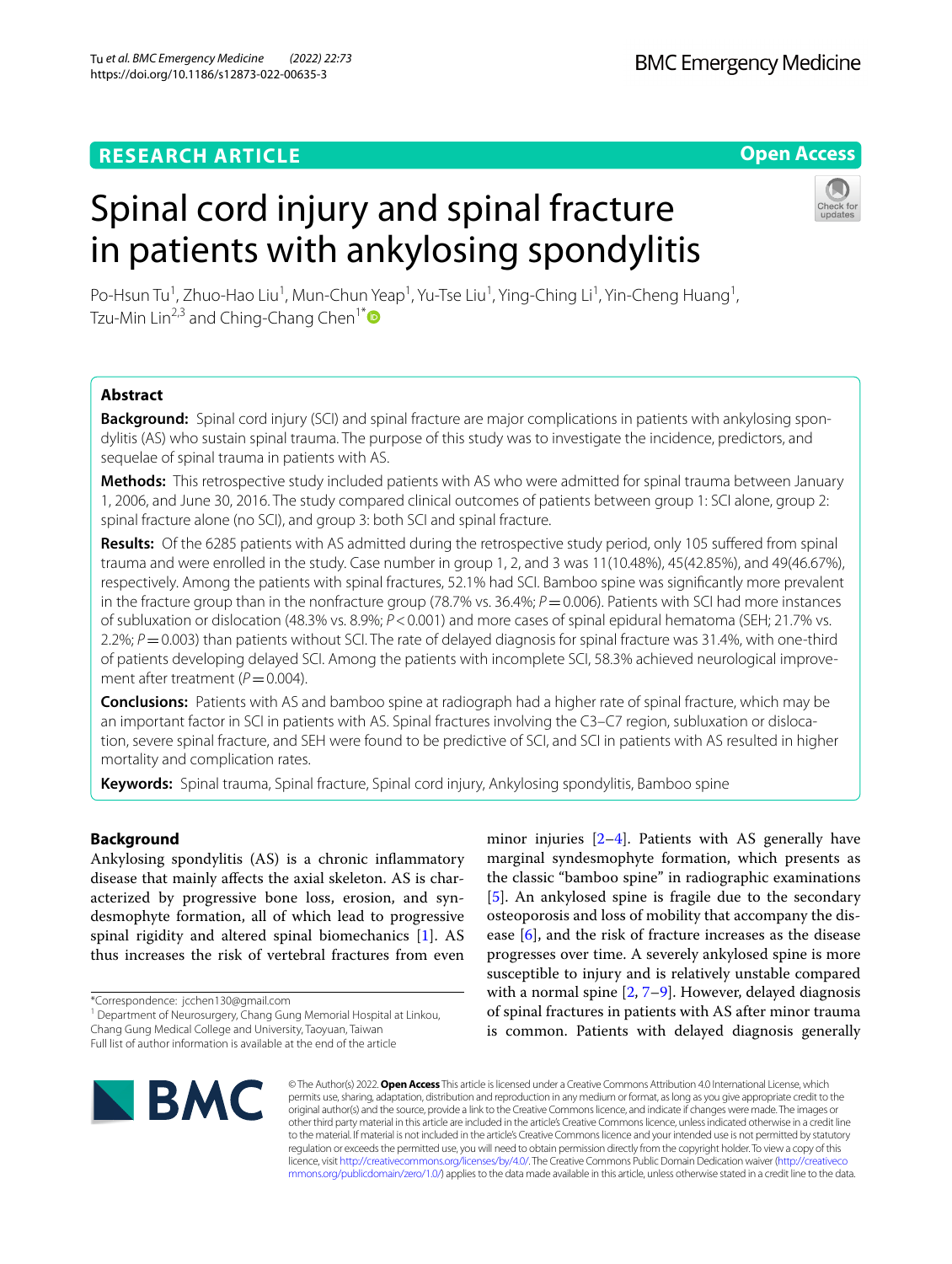present with chronic pain, progressive neurologic defcits, and worsening spinal deformity [\[10–](#page-7-7)[12\]](#page-7-8).

Spinal trauma includes spinal cord injury (SCI), spinal fracture, or both. $[1, 4, 11, 13, 14]$  $[1, 4, 11, 13, 14]$  $[1, 4, 11, 13, 14]$  $[1, 4, 11, 13, 14]$  $[1, 4, 11, 13, 14]$  $[1, 4, 11, 13, 14]$  $[1, 4, 11, 13, 14]$  $[1, 4, 11, 13, 14]$  $[1, 4, 11, 13, 14]$  $[1, 4, 11, 13, 14]$  Spinal trauma in the ankylosed spine greatly afects morbidity and mortality  $[3, 11, 13]$  $[3, 11, 13]$  $[3, 11, 13]$  $[3, 11, 13]$  $[3, 11, 13]$  $[3, 11, 13]$ . The mean prevalence of AS per 10,000 people has been found to be 23.8 in Europe, 16.7 in Asia, 31.9 in North America, 10.2 in Latin America, and 7.4 in Africa  $[15]$  $[15]$ . The reported prevalence of spinal fracture in patients with AS varied greatly between Europe and North America, with prevalences of 10% and 17%, respectively  $[6, 8, 16, 17]$  $[6, 8, 16, 17]$  $[6, 8, 16, 17]$  $[6, 8, 16, 17]$  $[6, 8, 16, 17]$  $[6, 8, 16, 17]$  $[6, 8, 16, 17]$ , and rates of SCI of 19% and 91%, respectively [[4,](#page-7-2) [11](#page-7-9), [16](#page-7-15), [18,](#page-7-17) [19](#page-7-18)]. Because AS is an uncommon disease, data on the predictors of this condition are scarce  $[4, 13]$  $[4, 13]$  $[4, 13]$  $[4, 13]$  $[4, 13]$ , especially in Asia. The purpose of this study was to investigate the incidence, predictors, and sequelae of spinal trauma in patients with AS at a single tertiary center in Asia.

# **Material and methods**

### **Patient sample**

Between January 1, 2006, and June 30, 2016, 6285 patients were treated for spinal fractures or SCI following a spinal injury at our institution. Of the 6285, only 110 patients with AS with spinal trauma were identified. The patients' charts and images were reviewed by 3 experienced neurosurgeons. A rheumatologist confrmed the diagnosis of AS based on the criteria of the Assessment of Spondyloarthritis International Society [[20](#page-7-19)[–23](#page-7-20)], and 105 patients who had a minimum 2-year follow-up or who died over the course of follow-up were included. This study excluded 4 patients who had

a follow-up of less than 1 year and 1 patient for whom key image data were missing. This study was approved by the institution's institutional review board (IRB No.: 201700858B0).

#### **Variables**

Predefned and generally accepted parameters (listed in Table [1\)](#page-1-0) were used to extract data from electronic medical records, including patient age at the time of injury, patient sex, the initial neurological grading on the American Spinal Injury Association Impairment Scale (AIS), the presence of high-energy trauma  $[24]$  $[24]$ , the presence of bamboo spine, the presence of subluxation or dislocation, the presence and level of SCI, the presence and level of spinal fracture, the presence and level of spinal epidural hematoma (SEH), the fracture classifcation, the treatment administered, the outcome at discharge and 2 years after trauma, and the presence and type of complications.

#### **Outcome measures**

The degree of SCI was manually graded for each patient according to the AIS at the time of the initial SCI diagnosis, at the time of discharge, and at the 2-year follow-up. Patients with a decline in AIS grade of 1 or more (such as a decline from E to D) at any point after injury were considered patients with SCI. We categorized SCI as either complete (AIS grade A) or incomplete (AIS grades B–D). Patients with SCI who demonstrated an improvement of at least 1 AIS grade (such as from D to E) during followup were considered neurologically improved.

<span id="page-1-0"></span>**Table 1** Defnition of parameters in the article

**Low-energy trauma**: not high-energy trauma, such as high-speed traffic accidence or fall > 15 feet [[13\]](#page-7-10)

**Delayed diagnosis** (spinal fracture or SCI diagnosis after the day of trauma, less than 24 h count 0 day)

**Patient's delay**: the patient visits a physician after the day of trauma

**Doctor's delay**: the patient was not diagnosed by doctor

**Bamboo spine:** diagnosis by radiologist's report

Subluxation: defined as more than 2 milli-meter distance between the inferior endplate of the neighboring superior vertebra and the superior endplate of the neighboring inferior vertebra at the anterior longitudinal ligament line or dislocation at spinal fracture or spinal cord injury level

**Spinal cord injury and level, spinal fracture and level, spinal epidural hematoma and level** (levels C0–C2, C3–C7, T1–T12, L1–L5)

**Spinal epidural hematoma**: spinal epidural hematoma detected on initial or subsequent computed tomography and/or magnetic resonance imaging **Fracture classifcation**

**C0–C2** Atlas fractures classifed according to Levine and Edwards [\[25\]](#page-7-22), fractures of the odontoid process according to Anderson and D'Alonzo [[26\]](#page-7-23), and fractures of the odontoid body according to Levine and Edwards [\[27\]](#page-7-24)

**C3–L5** Fractures classifed according to an algorithm derived from the AO Spine fracture classifcation [[28\]](#page-7-25)

**Discharge outcome**, 2 years **after trauma outcome**: AIS

**Complications:** all events associated with treatment and associated with SCI occurring within 2 years after the trauma

**Treatment associated:** instrumentation failure, such as migration or loosening of screws/rods; wound infection

Spine or spinal cord injury associated: respiratory failure; pneumonia; pulmonary embolism; pneumothorax; decubitus ulcer; urinary tract infection; sepsis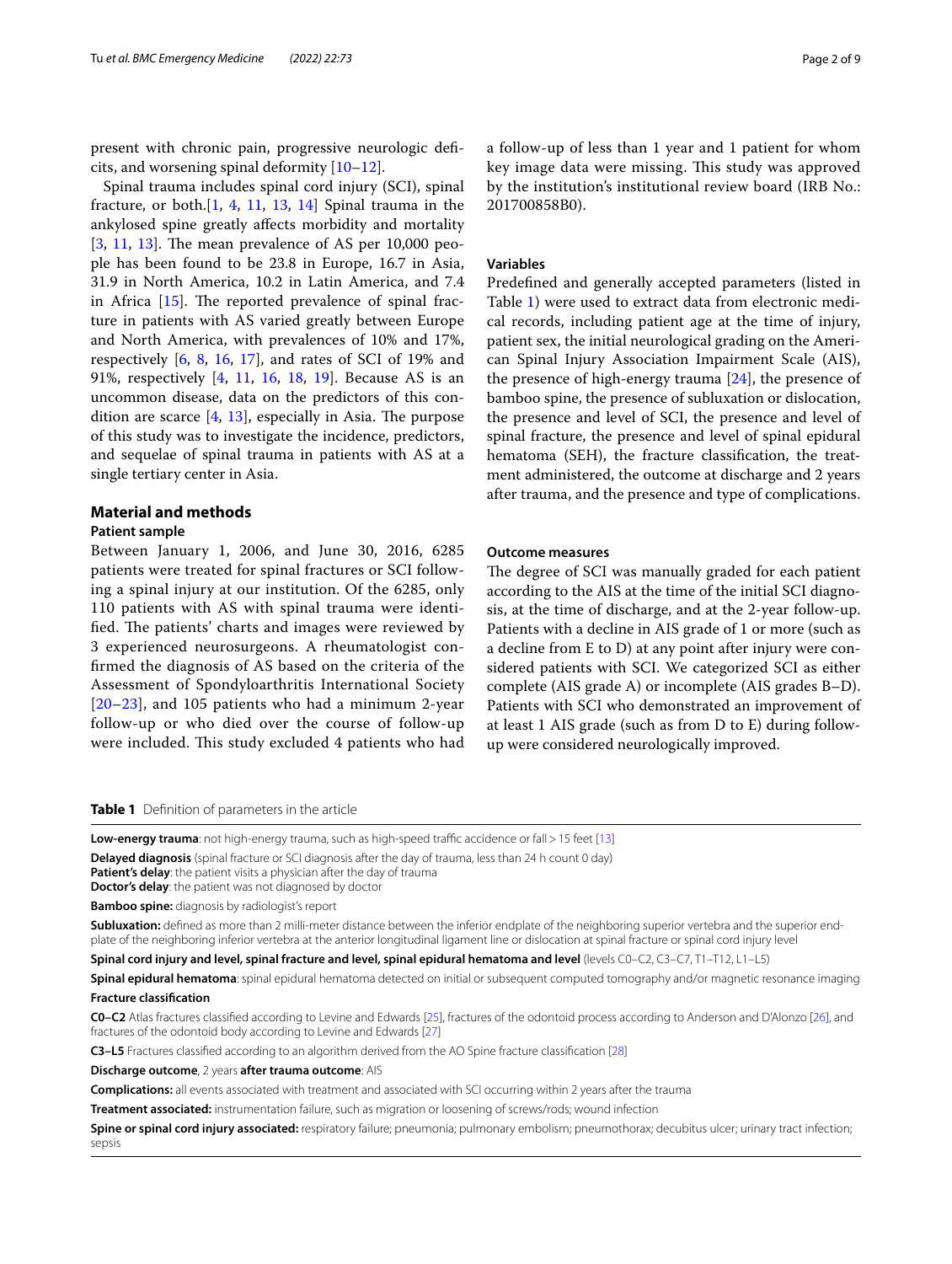# **Statistical methods**

Data were presented as frequency and percentage for continuous variables and as mean and standard deviation for categorical variables. The patients included in the study were divided into 3 groups (group 1: SCI alone, group 2: spinal fracture alone (no SCI), and group 3: both SCI and spinal fracture). The characteristics of patients among the groups were compared using one-way analysis of variance for continuous variables or Fisher's exact test for categorical variables. The improvement in AIS grade from the time of the frst symptoms to the last follow-up in the patients with SCI was tested using the McNemar test. All tests were 2-tailed, and *P*<0.05 was considered statistically signifcant. No adjustment for multiple testing (multiplicity) was made in this study. Data analyses were conducted using SPSS 25 (IBM SPSS, Chicago, Illinois).

# **Results**

Of the 105 patients included in the study, 11 patients (10.48%) were in group 1, 45 patients (42.85%) in group 2 (Fig. [1](#page-2-0)), and 49 (46.67%) in group 3 (Fig. [2\)](#page-3-0). A small percentage of the patients were female (4.8%; 5/105). Fifty-three patients (50.5%) had low-energy trauma alone, 33 (31.4%) had subluxation or dislocation, and 94 (89.5%) had spinal fractures. Spinal fracture involving the C3–C7 region occurred most frequently in patients with both SCI and spinal fracture (65.3%), whereas the thoracic spine was the most frequently fractured region in patients without SCI (44.4%). Of the 105 patients, 60 (57.1%) had SCI, including 12 with complete SCI. Of the 12 cases of complete SCI, C3–7 SCI accounted for 43.8%.

Forty-nine patients (52.1%) had both SCI and spinal fracture, and 78 patients (74.3%) presented with bamboo spine in X-ray images (Table [2](#page-4-0)).

Delayed diagnosis was made in 33 patients (31.4%). Among these patients, all had spinal fracture; 6 of the patients were placed in the "doctor delay" group. Two of the 6 patients developed SCI at 5 days, and another 2 of the 6 developed SCI at 15 days after the trauma. The remaining 27 patients were placed in the "patient delay" group; 9 of the patients developed delayed SCI within 2 to 90 days after the trauma. The average time between trauma and a confrmed diagnosis for all the patients was 19.8 days  $(SD=20.4$  days), with a range of 2 to 90 days (Table [2\)](#page-4-0).

Of the 105 patients in this study, 32 received surgical treatment for spinal fracture alone at  $13 \pm 93.7$  days after trauma, and 45 patients received surgical treatment for SCI that consisted of decompression, open reduction, and fixation at  $1.8 \pm 3.2$  days. Of the patients with both SCI and spinal fracture, 6, including 3 patients with AIS grade A, received closed reduction and halo-jacket fxation; 3 patients with mild SCI (initial AIS grade: D) with mild spinal fracture (AO spine fracture classifcation: A) received conservative treatment. Thirteen patients with mild spinal fractures (AO spine fracture classifcation: A) without SCI received conservative treatment. Of the 11 patients with SCI alone, 10 were cases of central cord syndrome, and they achieved recovery to AIS grade E; 1 case was a severe head injury with consciousness no recovery to clear. One, 4, 2, 3, and 1 injuries occurred at C3, C4, C5, C6, and C7, respectively. Anterior microdiscectomy with interbody fusion and fxation was



<span id="page-2-0"></span>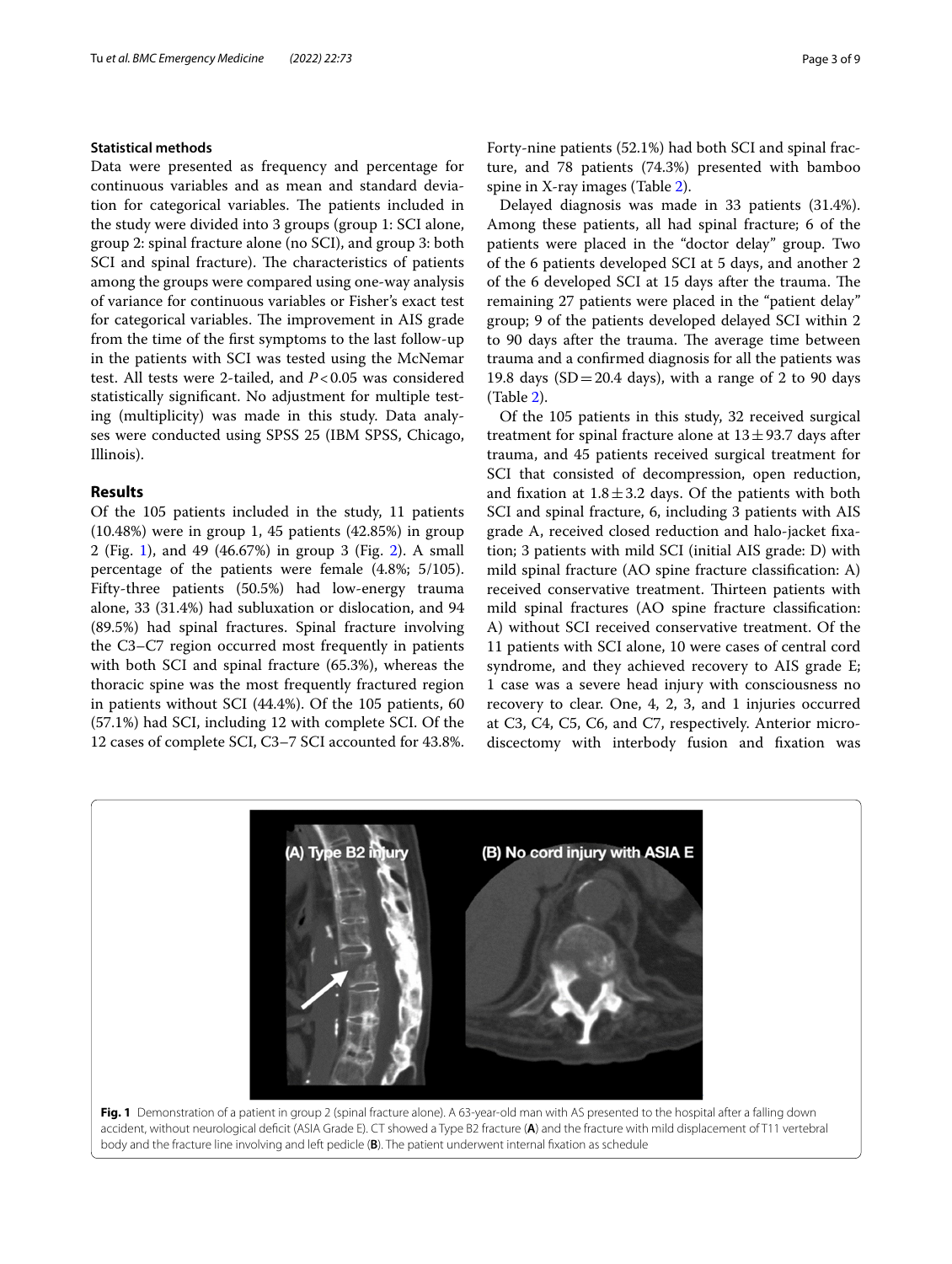

<span id="page-3-0"></span>performed in 2 cases; the 8 patients with mild SCI (initial AIS grade: D) and the 1 who initially presented with a deep coma received conservative treatment.

SEH was observed in 14 patients (13.3%). Over the course of follow-up, 32 patients (30.5%) experienced complications, with infection being the most common (22.9%). Four patients (3.8%) died during the 2-year follow-up period; 3 of these deaths were due to pneumonia-related septic shock, and 1 was due to pulmonary embolism and cardiac failure with acute respiratory distress syndrome (Table [2\)](#page-4-0).

Among the SCI patients, the AIS grade signifcantly improved from the time of the frst symptoms to the follow-up at 2 years ( $P = 0.004$ ). Among all 60 patients with SCI, 35 achieved an improvement in AIS grade. However, the AIS grades in 4 patients worsened due to the patients who died  $(n=4)$  having been given an

AIS grade A at the 2-year follow-up (Table [3](#page-5-0)). Excluding patients with mild SCI (initial AIS grade: D) who did not undergo surgery, 53.3% of the 45 patients who received surgical treatment experienced long-term neurological recovery.

For patients with and without spinal fracture, bamboo spine appeared signifcantly more frequently in the fracture group (78.7% vs. 36.4%; *P*=0.006). Demographic and clinical characteristics were not signifcantly different, however, between the fracture and nonfracture groups or between the SCI and non-SCI groups. The results revealed that compared with the non-SCI group, more cases involving subluxation or dislocation (48.3% vs. 8.9%; *P*<0.001), spinal fractures involving the C3– C7 region (53.3% vs. 11.1%; *P*<0.001), spinal fracture in general (*P*<0.001), and SEH occurred in the SCI group (21.7% vs. 2.2%; *P*=0.003; Table [4](#page-5-1)).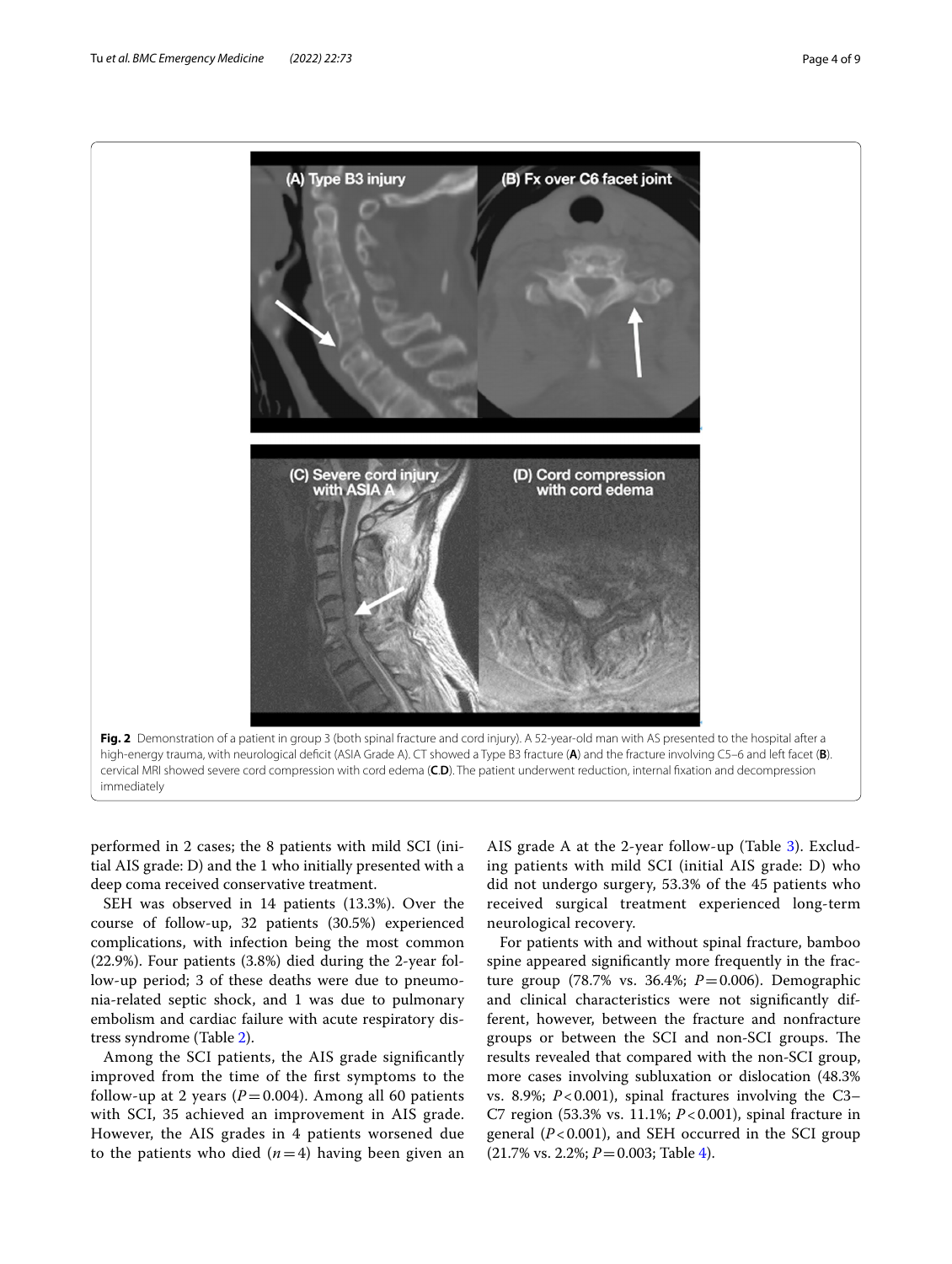| <b>Variables</b>                    | <b>Whole cohort</b><br>$(N = 105)$ | Group1: SCI alone<br>$(n=11)$ | Group 2: Fracture<br>alone<br>$(n=45)$ | Group 3: SCI and<br>fracture<br>$(n=49)$ | P value |
|-------------------------------------|------------------------------------|-------------------------------|----------------------------------------|------------------------------------------|---------|
| Male                                | 100 (95.2)                         | 10 (90.9)                     | 42 (93.3)                              | 48 (98.0)                                | 0.312   |
| Age (year)                          | $56.2 \pm 12.3$                    | $55.9 \pm 6.2$                | $55.9 \pm 15.3$                        | $56.6 \pm 10.2$                          | 0.968   |
| Low-energy trauma                   | 53 (50.5)                          | 6(54.5)                       | 24 (53.3)                              | 23 (46.9)                                | 0.814   |
| Subluxation or dislocation          | 33 (31.4)                          | $1(9.1)^a$                    | $4(8.9)^a$                             | 28 (57.1)                                | < 0.001 |
| Location of spinal fractures        |                                    |                               |                                        |                                          | < 0.001 |
| None                                | 11(10.5)                           | 11 $(100.0)^a$                | $(0.0)^{b}$                            | 0(0.0)                                   |         |
| $CO-2$                              | 5(4.8)                             | 0(0.0)                        | 4(8.9)                                 | 1(2.0)                                   |         |
| $C3-7$                              | 37 (35.2)                          | $0(0.0)$ <sup>a</sup>         | $5(11.1)^a$                            | 32 (65.3)                                |         |
| Τ                                   | 28 (26.7)                          | 0(0.0)                        | 20 (44.4) <sup>ab</sup>                | 8(16.3)                                  |         |
| L                                   | 15(14.3)                           | 0(0.0)                        | $14(31.1)^{ab}$                        | 1(2.0)                                   |         |
| Multiple regions involved           | 9(8.6)                             | 0(0.0)                        | 2(4.4)                                 | 7(14.3)                                  |         |
| Spinal fracture classification      |                                    |                               |                                        |                                          | < 0.001 |
| None                                | 11(10.5)                           | 11 $(100.0)^a$                | $(0.0)^{b}$                            | 0(0.0)                                   |         |
| A01-A4                              | 13 (12.4)                          | 0(0.0)                        | 11 $(24.4)^a$                          | 2(4.1)                                   |         |
| B1-B3                               | 42 (40.0)                          | $(0.0)^a$                     | 18 $(40.0)^{b}$                        | 24 (49.0)                                |         |
| C                                   | 36 (34.3)                          | $0(0.0)$ <sup>a</sup>         | 13 $(28.9)^{b}$                        | 23 (46.9)                                |         |
| Others                              | 3(2.9)                             | 0(0.0)                        | 3(6.7)                                 | 0(0.0)                                   |         |
| Location of SEH                     |                                    |                               |                                        |                                          | 0.006   |
| None                                | 91 (86.7)                          | 11(100.0)                     | 44 (97.8) <sup>a</sup>                 | 36(73.5)                                 |         |
| $\subset$                           | 8(7.6)                             | 0(0.0)                        | $(0.0)^a$                              | 8(16.3)                                  |         |
| $C-T$                               | 4(3.8)                             | 0(0.0)                        | 0(0.0)                                 | 4(8.2)                                   |         |
| $L, T-L$                            | 2(1.9)                             | 0(0.0)                        | 1(2.2)                                 | 1(2.0)                                   |         |
| Bamboo spine                        | 78 (74.3)                          | $4(36.4)^a$                   | 31 (68.9) <sup>ab</sup>                | 43 (87.8)                                | 0.001   |
| Delayed diagnosis                   | 33 (31.4)                          | 0(0.0)                        | 21 (46.7) <sup>ab</sup>                | 12(24.5)                                 | 0.003   |
| Delayed diagnosis type ( $n = 33$ ) |                                    |                               |                                        |                                          | 1.000   |
| Doctor                              | 6(18.2)                            | 0(0.0)                        | 4(19.0)                                | 2(16.7)                                  |         |
| Patient                             | 27 (81.8)                          | 0(0.0)                        | 17 (81.0)                              | 10(83.3)                                 |         |
| Delayed diagnosis days ( $n = 33$ ) | $19.8 \pm 20.4$                    |                               | $26.0 \pm 22.5$                        | $9.1 \pm 9.2$                            |         |
| <b>SEH</b>                          | 14(13.3)                           | 0(0.0)                        | $1(2.2)^a$                             | 13(26.5)                                 | 0.001   |
| Complication                        | 32 (30.5)                          | $1(9.1)^{a}$                  | $6(13.3)^{a}$                          | 25 (51.0)                                | < 0.001 |
| Complication, infection             | 24 (22.9)                          | $1(9.1)^a$                    | $3(6.7)^a$                             | 20 (40.8)                                | < 0.001 |

<span id="page-4-0"></span>**Table 2** Characteristics in patients with ankylosing spondylitis according to the spinal cord injury with or without fracture

*SCI* spinal cord injury, *SEH* spinal epidural hematoma

Values are given as frequency (%) or mean  $\pm$  standard deviation

<sup>a</sup> and <sup>dy</sup> indicate the value reached a significant difference versus the "SCI and fracture" and "SCI alone" groups, respectively

## **Discussion**

Among patients with AS, SCI is a major complication regardless of spinal fracture occurrence. Our results revealed that the SCI rate after spinal trauma in patients with AS was 57.1% (60/105) and the SCI rate in cases also involving spinal fractures was 52.1% (49/94), which are similar to the rates in Europe and North America, which range from 19.7% to 67.2% [\[3](#page-7-12), [4](#page-7-2), [11,](#page-7-9) [13](#page-7-10), [14](#page-7-11), [18\]](#page-7-17). Variation in the rate of SCI after spinal fractures in patients with AS may be due to diferences in medical referral standards, severity of trauma, and severity of AS.

Diagnoses of fractures in patients with AS are frequently delayed at a rate of 17.1% to 65.4%[[2,](#page-7-1) [4](#page-7-2), [11,](#page-7-9) [14](#page-7-11)] due to the frequent presence of chronic pain in patients with AS, even in the absence of trauma. Therefore, aggravating pain following minor trauma may be overlooked. Due to alterations in bone density resulting from AS, radiological assessment of fracture in patients with AS can be difficult, with fractures difficult to identify and easily misinterpreted, especially in cases involving fractures at the thoracic spine and thoracolumbar junction. In our study, the rate of delayed diagnosis of spinal fracture was 31.4% (33/105), with 69.7% (23/33)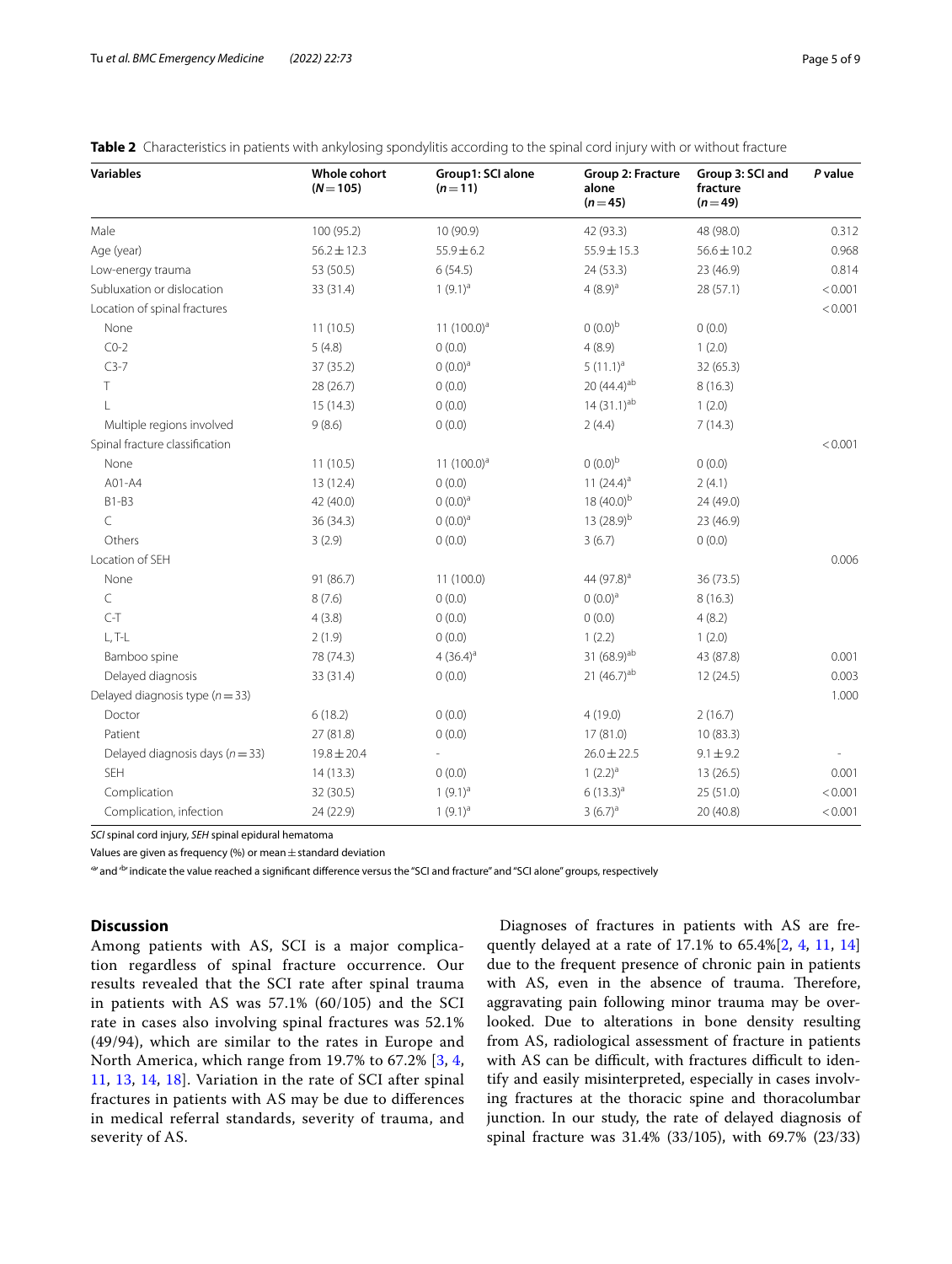<span id="page-5-0"></span>**Table 3** AIS grade improvement from first symptoms to the follow-up after 2 years in patients with spinal cord injury and received surgical treatment (*n*=45)

|                             | AIS grade after two years |   |   |   |  |  |  |
|-----------------------------|---------------------------|---|---|---|--|--|--|
| <b>Initial AIS</b><br>grade |                           | в |   |   |  |  |  |
| A                           | 9                         |   |   |   |  |  |  |
| B                           |                           | ₹ | ₹ | ર |  |  |  |
|                             |                           |   | 4 |   |  |  |  |
|                             |                           |   |   |   |  |  |  |

*AIS* American Spinal Injury Association (ASIA) Impairment Scale

The *P* value of the McNemar test was 0.004

Patients who died were included into "A" group at AIS grade during follow-up period

of those cases involving fractures between the T8 and L1 vertebrae. Delay in 6 of the 33 cases was attributed to oversight by a doctor, and delay in the remaining cases was due to patients delaying visits. Oversight may put patients with AS at higher risk of delayed SCI. In our study, one-third of the 33 patients with a delayed diagnosis of spinal fracture developed delayed SCI. Within the initial posttrauma period, 90.9% of these patients had axial pain, such as neck or back pain, and 33.3% had limb numbness. Attending physicians should remain aware of the consequences of delayed diagnosis in patients with AS, even in cases of low-energy trauma. We suggest routine radiographic examination for all patients with AS after trauma and additional computed tomography imaging if axial pain progresses. Magnetic resonance imaging is a viable option for assessing spinal cord injuries and for detecting potential occult fractures [\[12](#page-7-8), [29](#page-7-26)[–31](#page-8-0)].

Bamboo spine is a radiographic feature in AS that occurs as a result of vertebral body fusion by marginal syndesmophytes. The resulting radiographic appearance is of radiopaque spicules that completely bridge the adjoining vertebral bodies. In our study, 74.3% (78/105) of patients with AS exhibited this feature. We also observed that the patients with bamboo spine had a higher rate of spinal fracture than those without bamboo spine ( $P=0.006$ ; Table [4\)](#page-5-1). However, the results revealed no signifcant correlation between bamboo spine and SCI  $(P=0.367;$  Table [4](#page-5-1)). This contradicted our finding that AS with spinal fracture was signifcantly related to SCI (*P*<0.001). To clarify this discrepancy, we analyzed the relationship between bamboo spine and spinal fracture in the 60 patients with SCI. Four of the 11 patients who had SCI without spinal fracture presented with bamboo spine, and 43 of the 49 patients with both SCI and spinal fracture had bamboo spine. A comparison of these 2 groups revealed a significant difference  $(P=0.001;$ Table [2\)](#page-4-0). Patients with noncomplex compression fractures with intact posterior ligamentous complex (PLC) (AOSpine—Spine Trauma Classifcation System type

|                              | Spinal cord injury |                     |         | <b>Spinal fracture</b>      |                            |         |
|------------------------------|--------------------|---------------------|---------|-----------------------------|----------------------------|---------|
| <b>Variables</b>             | SCI<br>$(n=60)$    | Non-SCI<br>$(n=45)$ | P value | <b>Fracture</b><br>$(n=94)$ | Non-fracture (<br>$n = 11$ | P value |
| Subluxation or dislocation   | 29 (48.3)          | 4(8.9)              | < 0.001 | 32 (34.0)                   | 1(9.1)                     | 0.167   |
| Location of spinal fractures |                    |                     | < 0.001 |                             |                            |         |
| None                         | 11 $(18.3)^a$      | 0(0.0)              |         |                             |                            |         |
| $CO-2$                       | 1(1.7)             | 4(8.9)              |         |                             |                            |         |
| $C3-7$                       | 32 $(53.3)^a$      | 5(11.1)             |         |                             |                            |         |
| T                            | $8(13.3)^a$        | 20(44.4)            |         |                             |                            |         |
| L                            | $1(1.7)^a$         | 14(31.1)            |         |                             |                            |         |
| Multiple regions involved    | 7(11.7)            | 2(4.4)              |         |                             |                            |         |
| Spinal cord injury level     |                    |                     |         |                             |                            | 0.001   |
| None                         |                    |                     |         | 45 $(47.9)^a$               | 0(0.0)                     |         |
| $C1-2$                       |                    |                     |         | 3(3.2)                      | 0(0.0)                     |         |
| $C3-7$                       |                    |                     |         | 35 $(37.2)^a$               | 11(100.0)                  |         |
| T                            | ٠                  |                     |         | 11(11.7)                    | 0(0.0)                     |         |
| Bamboo spine                 | 47 (78.3)          | 31 (68.9)           | 0.367   | 74 (78.7)                   | 4(36.4)                    | 0.006   |
| <b>SEH</b>                   | 13(21.7)           | 1(2.2)              | 0.003   | 14 (14.9)                   | 0(0.0)                     | 0.353   |

<span id="page-5-1"></span>**Table 4** Baseline characteristics in patients with ankylosing spondylitis according to spinal cord injury or spinal fracture

*SCI* spinal cord injury, *SEH* spinal epidural hematoma

Values are given as number (%) or mean  $\pm$  standard deviation

<sup>a</sup> indicates the value reached a significant difference between the two proportions in the row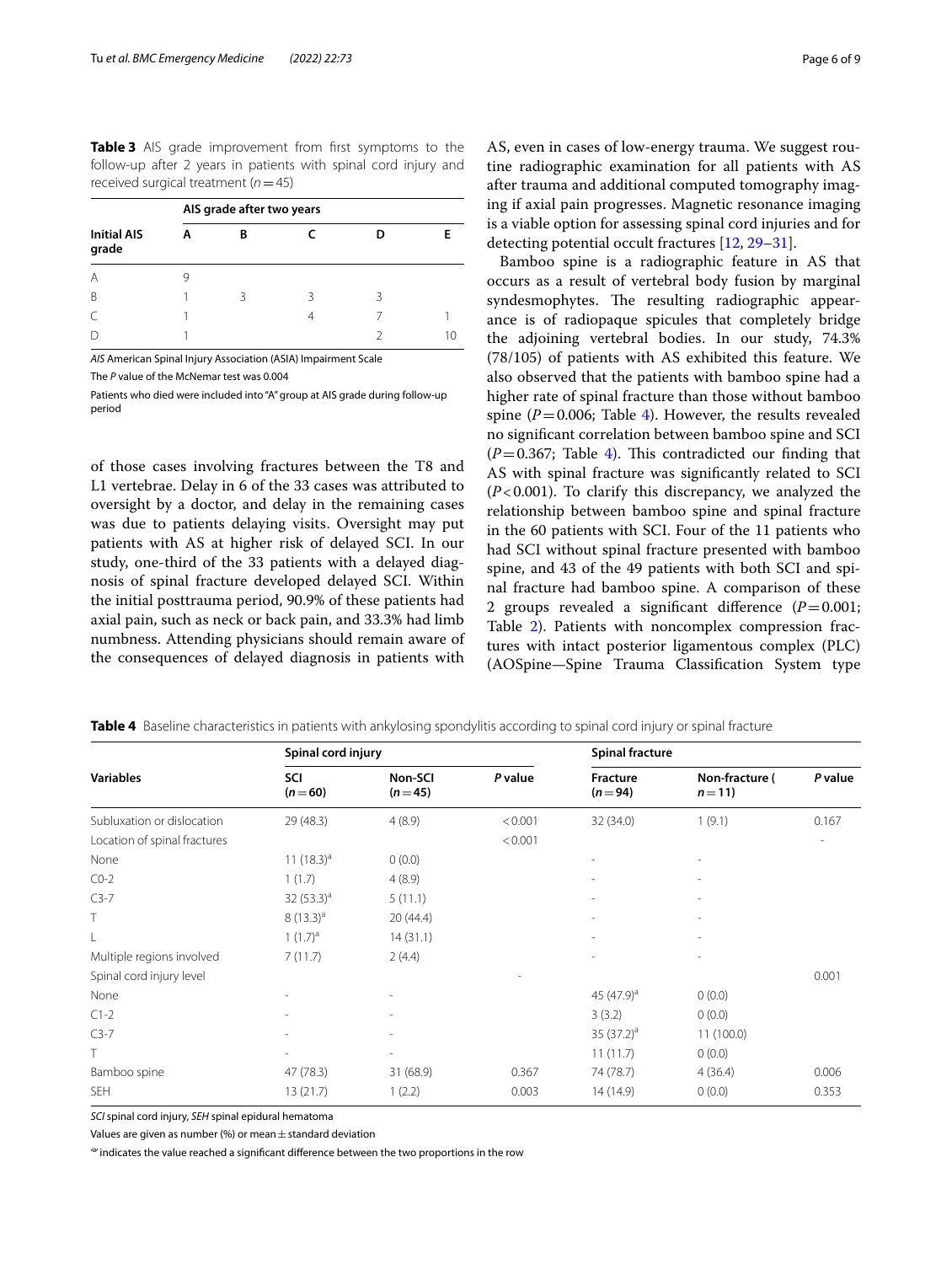A) [[32\]](#page-8-1) had a lower rate of SCI than those with complex fractures, which include tension band injuries in cervical spine, and distraction injuries in thoracolumbar spine (type B), or translation injuries (type C) (*P*<0.001). Subluxation or dislocation was also a risk factor for patients with AS developing SCI  $(P<0.001)$ . The severity of disruption to the spinal structure is, thus, predictive of SCI in patients with AS. In cases involving a complex fracture, SCI is not only caused by the damage from direct impact but also by further compression from bone fragments, hematoma, or disk material  $[33]$  $[33]$  $[33]$ . Therefore, we hypothesize that patients with AS with bamboo spine have a high probability of experiencing spinal fracture. Mild fractures, however, do not necessarily cause SCI in patients with AS.

No universal guidelines have been developed for the management of spinal trauma in patients with AS [\[31](#page-8-0)]. Nonoperative treatment, including bed rest, skeletal traction, bracing, or immobilization with a halo-vest, has long been recommended for nondisplaced or minimally displaced fractures of ankylosed spines [\[31,](#page-8-0) [34,](#page-8-3) [35](#page-8-4)]. However, the inherent instability of these fractures and their high potential for acute displacement may cause severe damage  $[36]$  $[36]$ . Therefore, surgical fixation with long segmental instrumentation combined with fusion is recommended [[36\]](#page-8-5). Furthermore, the compression of neurological elements often requires surgical evacuation. Recent studies have demonstrated a trend of higher complication rates in nonoperative patients—for instance, fnding higher rates of pulmonary complications and a risk of neurological deterioration [\[3](#page-7-12), [4,](#page-7-2) [35\]](#page-8-4). Surgical stabilization usually includes anterior, posterior, or combined fxation, often accompanied by decompression with laminectomy and several osteotomy techniques for deformity correction [[37,](#page-8-6) [38](#page-8-7)]. In our study, 3 patients with an initial AIS grade A received closed reduction and halo-jacket fxation, and all 3 patients (100%) experienced complications: 1 patient experienced screw loosening and 2 developed pneumonia. By contrast, 7 of 9 patients (77.8%) with an initial AIS grade A experienced complications after surgery, suggesting a trend of lower complication rates in severe SCI.

All 14 patients with SEH developed SCI; SCI thus became a key predictive factor for SCI (*P*=0.003). SEH occurred in 13.3% of the patients with AS, which is a much higher rate than that of the general population (range: 0.5% to 7.5%) [\[39](#page-8-8), [40\]](#page-8-9). Compared with fractures that cause SCI immediately, SEH may lead to subacute SCI hours after trauma. The mechanisms underpinning cervical SEH formation are not fully understood; disruption of the posterior longitudinal ligament and spinal epidural vessel rupture, however, may play a vital role [[25](#page-7-22), [40](#page-8-9)]. Symptomatic SEH is generally considered a neurosurgical emergency. In the general population, better long-term neurological recovery has been noted after early surgical intervention. However, no major case study has reported the effects of early surgical intervention in patients with AS. In our study, the patients with SCI received surgical treatment  $1.8 \pm 3.2$  days after trauma. Several of these patients had delayed surgical treatment due to delayed diagnosis, old age, comorbidity, or polytrauma that required additional treatments.

None of the patients who had complete SCI at admission exhibited improvement in AIS grade after 2 years. By contrast, 58.3% (35/60) of patients in the incomplete SCI group demonstrated improvement. Overall, patients with AS with incomplete SCI had better long-term neurological recovery. Complication rates were signifcantly higher  $(P=0.001)$  in patients with SCI. The 4 patients who died within 1 year were signifcantly older (with an average age of 69.2 years). This echoes previous findings of higher mortality in older patients with AS after spinal fracture [[11,](#page-7-9) [13](#page-7-10)]. Of the patients with AS with diferent complexities of fracture and varying degrees of SCI in our study, more than 53% of patients achieved long-term neurological recovery after surgical treatment.

#### **Limitation**

This is a single-center study thus obviating patient selection bias. Besides, most subjects achieved long-term follow-up. Meanwhile, this study was limited for its retrospective design, as well as the non-feasibility of analysis on cervical, thoracic and lumbar cohorts separately due to insufficient case number. Thus, further well-designed prospective randomized studies are needed.

# **Conclusions**

SCI is a major complication of spinal trauma in patients with AS. After spinal trauma, patients with AS with bamboo spine have relatively high rates of spinal fracture. Cervical fracture involving the C3–C7 region, subluxation or dislocation, high severity, and SEH are predictive of SCI. In patients with AS, even low-energy trauma has the potential to cause spinal trauma, including SCI or fracture. Although the prevalence of AS difers across continents, the rate and predictors of SCI after spinal trauma in AS exhibit no obvious diferences. Delayed diagnosis of fracture and SCI occur in approximately 30% and 10% of cases of spinal trauma, respectively. Therefore, attending physicians should be aware of their potential efects on patients with AS.

#### **Abbreviations**

SCI: Spinal cord injury; AS: Ankylosing spondylitis; SEH: Spinal epidural hematoma; ASAS: Assessment of Spondyloarthritis International Society; AIS: American Spinal Injury Association Impairment Scale.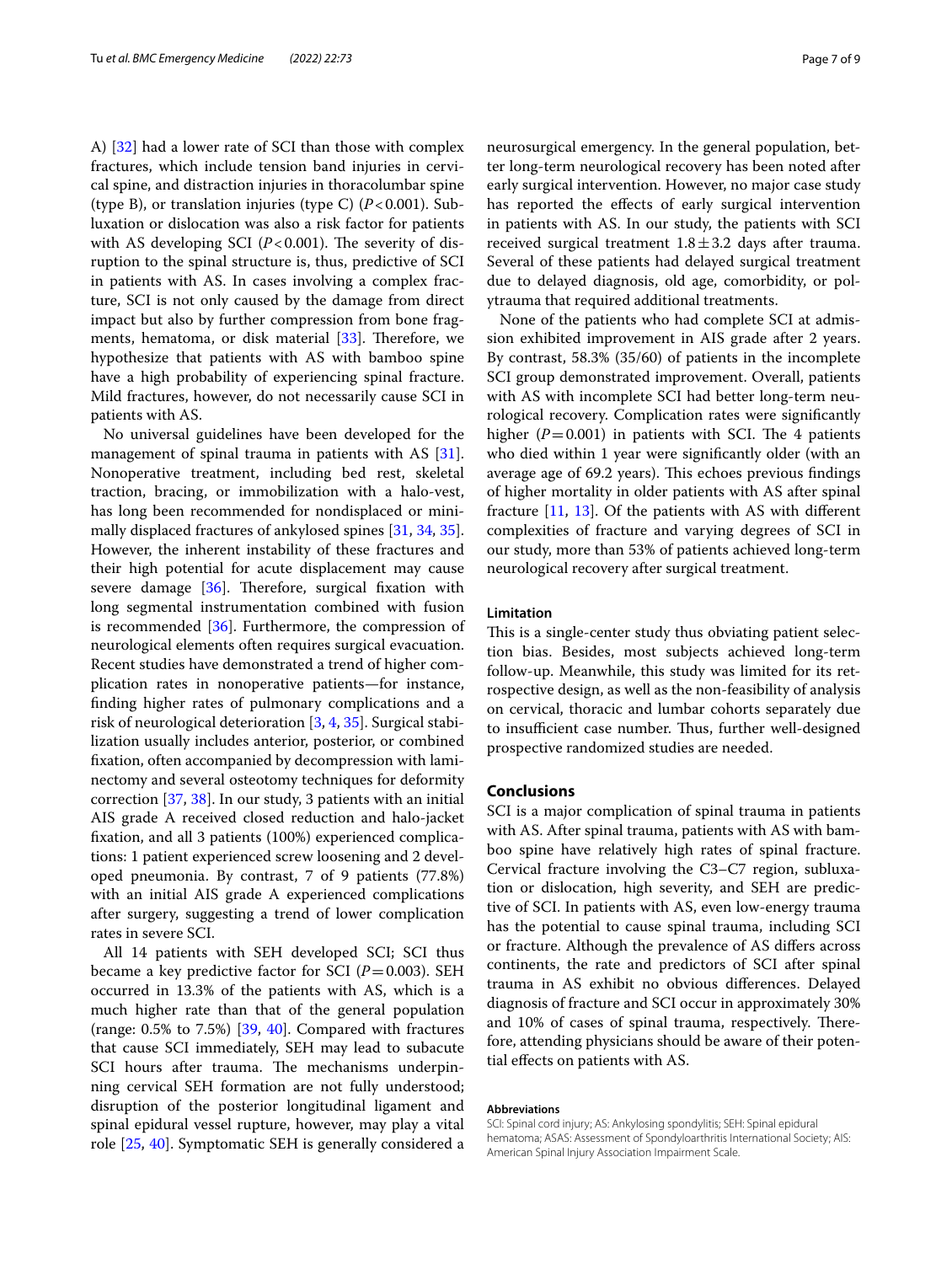#### **Acknowledgements**

The authors thank Chen-Ying Liu for assisting in the surgical procedures. We also acknowledge Wallace Academic Editing Services Co. for editing the manuscript.

#### **Authors' contributions**

PH performed the conception and design of the study, analysis and Interpretation of data, grant funder, and drafting the article. ZH contributed to the design of the study, acquisition of data, analysis and interpretation of data, critically revising the article, approved the fnal version of the manuscript. MC contributed to the interpretation of data, drafting the article, and study supervision. YT contributed to the acquisition and analysis of data, technical and material support of procedures. YCL analyzed, interpreted, and reviews the images. YCH contributed to the acquisition of data and technical support of procedures. TM contributed to the acquisition of data and technical support of procedures. CC critically revised the article, approved the fnal version of the manuscript, statistical analysis, and study supervision. All authors read and approved the fnal manuscript.

#### **Funding**

This work was not supported by any grants.

#### **Availability of data and materials**

The datasets used and analyzed during the current study are available from the corresponding author on reasonable request.

#### **Declarations**

#### **Ethics approval and consent to participate**

Informed consent was obtained in writing from every patient after a detailed consultation, during which the risks and benefts of the procedures and alternatives were delineated. The database of all patients and procedures was retrospectively reviewed to identify the patients, and the study was approved by our institute's institutional review board (IRB No.: 201700858B0).

#### **Consent for publication**

Informed consent was obtained from all individual participants included in the study.

#### **Competing interests**

All authors certify that there is no actual or potential conflict of interest in relation to this article, and there are no fnancial interests to disclose.

#### **Author details**

<sup>1</sup> Department of Neurosurgery, Chang Gung Memorial Hospital at Linkou, Chang Gung Medical College and University, Taoyuan, Taiwan. <sup>2</sup> Department of Internal Medicine, Division of Rheumatology, Immunology and Allergy, Tai‑ pei Medical University Hospital, Taipei, Taiwan. <sup>3</sup> Department of Internal Medicine, Division of Allergy, Immunology and Rheumatology, School of Medicine, College of Medicine, Taipei Medical University, Taipei, Taiwan.

#### Received: 9 March 2021 Accepted: 25 April 2022 Published online: 02 May 2022

#### **References**

- <span id="page-7-0"></span>1. Bot SD, Caspers M, Van Royen BJ, Toussaint HM, Kingma I. Biomechanical analysis of posture in patients with spinal kyphosis due to ankylosing spondylitis: a pilot study. Rheumatology (Oxford). 1999;38(5):441–3.
- <span id="page-7-1"></span>2. Finkelstein JA, Chapman JR, Mirza S. Occult vertebral fractures in ankylosing spondylitis. Spinal Cord. 1999;37(6):444–7.
- <span id="page-7-12"></span>3. Jacobs WB, Fehlings MG. Ankylosing spondylitis and spinal cord injury: origin, incidence, management, and avoidance. Neurosurg Focus. 2008;24(1):E12.
- <span id="page-7-2"></span>4. Westerveld LA, Verlaan JJ, Oner FC. Spinal fractures in patients with ankylosing spinal disorders: a systematic review of the literature on treatment, neurological status and complications. Eur Spine J. 2009;18(2):145–56.
- <span id="page-7-3"></span>5. Whang PG, Goldberg G, Lawrence JP, Hong J, Harrop JS, Anderson DG, Albert TJ, Vaccaro AR. The management of spinal injuries in patients

with ankylosing spondylitis or difuse idiopathic skeletal hyperostosis: a comparison of treatment methods and clinical outcomes. J Spinal Disord Tech. 2009;22(2):77–85.

- <span id="page-7-4"></span>6. Donnelly S, Doyle DV, Denton A, Rolfe I, McCloskey EV, Spector TD. Bone mineral density and vertebral compression fracture rates in ankylosing spondylitis. Ann Rheum Dis. 1994;53(2):117–21.
- <span id="page-7-5"></span>7. Feldtkeller E, Vosse D, Geusens P, van der Linden S. Prevalence and annual incidence of vertebral fractures in patients with ankylosing spondylitis. Rheumatol Int. 2006;26(3):234–9.
- <span id="page-7-14"></span>8. Cooper C, Carbone L, Michet CJ, Atkinson EJ, O'Fallon WM, Melton LJ 3rd. Fracture risk in patients with ankylosing spondylitis: a population based study. J Rheumatol. 1994;21(10):1877–82.
- <span id="page-7-6"></span>9. Chaudhary SB, Hullinger H, Vives MJ. Management of acute spinal fractures in ankylosing spondylitis. ISRN Rheumatol. 2011;2011:150484.
- <span id="page-7-7"></span>10. Thumbikat P, Hariharan RP, Ravichandran G, McClelland MR, Mathew KM. Spinal cord injury in patients with ankylosing spondylitis: a 10-year review. Spine (Phila Pa 1976). 2007;32(26):2989–95.
- <span id="page-7-9"></span>11. Schiefer TK, Milligan BD, Bracken CD, Jacob JT, Krauss WE, Pichelmann MA, Clarke MJ. In-hospital neurologic deterioration following fractures of the ankylosed spine: a single-institution experience. World Neurosurg. 2015;83(5):775–83.
- <span id="page-7-8"></span>12. Anwar F, Al-Khayer A, Joseph G, Fraser MH, Jigajinni MV, Allan DB. Delayed presentation and diagnosis of cervical spine injuries in long-standing ankylosing spondylitis. Eur Spine J. 2011;20(3):403–7.
- <span id="page-7-10"></span>13. Caron T, Bransford R, Nguyen Q, Agel J, Chapman J, Bellabarba C. Spine fractures in patients with ankylosing spinal disorders. Spine (Phila Pa 1976). 2010;35(11):E458-464.
- <span id="page-7-11"></span>14. Teunissen FR, Verbeek BM, Cha TD, Schwab JH. Spinal cord injury after traumatic spine fracture in patients with ankylosing spinal disorders. J Neurosurg Spine. 2017;27(6):709–16.
- <span id="page-7-13"></span>15. Dean LE, Jones GT, MacDonald AG, Downham C, Sturrock RD, Macfarlane GJ. Global prevalence of ankylosing spondylitis. Rheumatology (Oxford). 2014;53(4):650–7.
- <span id="page-7-15"></span>16. Vosse D, Feldtkeller E, Erlendsson J, Geusens P, van der Linden S. Clinical vertebral fractures in patients with ankylosing spondylitis. J Rheumatol. 2004;31(10):1981–5.
- <span id="page-7-16"></span>17. Hunter T, Dubo HI. Spinal fractures complicating ankylosing spondylitis. A long-term followup study Arthritis Rheum. 1983;26(6):751–9.
- <span id="page-7-17"></span>18. Lukasiewicz AM, Bohl DD, Varthi AG, Basques BA, Webb ML, Samuel AM, Grauer JN. Spinal fracture in patients with ankylosing spondylitis: cohort defnition, distribution of injuries, and hospital outcomes. Spine (Phila Pa 1976). 2016;41(3):191–6.
- <span id="page-7-18"></span>19. Einsiedel T, Schmelz A, Arand M, Wilke HJ, Gebhard F, Hartwig E, Kramer M, Neugebauer R, Kinzl L, Schultheiss M. Injuries of the cervical spine in patients with ankylosing spondylitis: experience at two trauma centers. J Neurosurg Spine. 2006;5(1):33–45.
- <span id="page-7-19"></span>20. Braun J, Sieper J. Ankylosing spondylitis. Lancet. 2007;369(9570):1379–90.
- 21. Dillon CF, Hirsch R. The United States National Health and Nutrition Examination Survey and the epidemiology of ankylosing spondylitis. Am J Med Sci. 2011;341(4):281–3.
- 22. Reveille JD. Epidemiology of spondyloarthritis in North America. Am J Med Sci. 2011;341(4):284–6.
- <span id="page-7-20"></span>23. Rudwaleit M, van der Heijde D, Landewe R, Listing J, Akkoc N, Brandt J, Braun J, Chou CT, Collantes-Estevez E, Dougados M, et al. The development of Assessment of SpondyloArthritis international Society classifcation criteria for axial spondyloarthritis (part II): validation and fnal selection. Ann Rheum Dis. 2009;68(6):777–83.
- <span id="page-7-21"></span>24. Sulter G, Steen C, De Keyser J. Use of the Barthel index and modifed Rankin scale in acute stroke trials. Stroke. 1999;30(8):1538–41.
- <span id="page-7-22"></span>25. Garza-Mercado R. Traumatic extradural hematoma of the cervical spine. Neurosurgery. 1989;24(3):410–4.
- <span id="page-7-23"></span>26. Chicago IACoS. American College of Surgeons. Advanced trauma life support for doctors, student course manual. 1997.
- <span id="page-7-24"></span>27. Levine AM, Edwards CC. Fractures of the atlas. J Bone Joint Surg Am. 1991;73(5):680–91.
- <span id="page-7-25"></span>28. Anderson LD, D'Alonzo RT. Fractures of the odontoid process of the axis. J Bone Joint Surg Am. 1974;56(8):1663–74.
- <span id="page-7-26"></span>29. Harrop JS, Sharan A, Anderson G, Hillibrand AS, Albert TJ, Flanders A, Vaccaro AR. Failure of standard imaging to detect a cervical fracture in a patient with ankylosing spondylitis. Spine (Phila Pa 1976). 2005;30(14):E417-419.